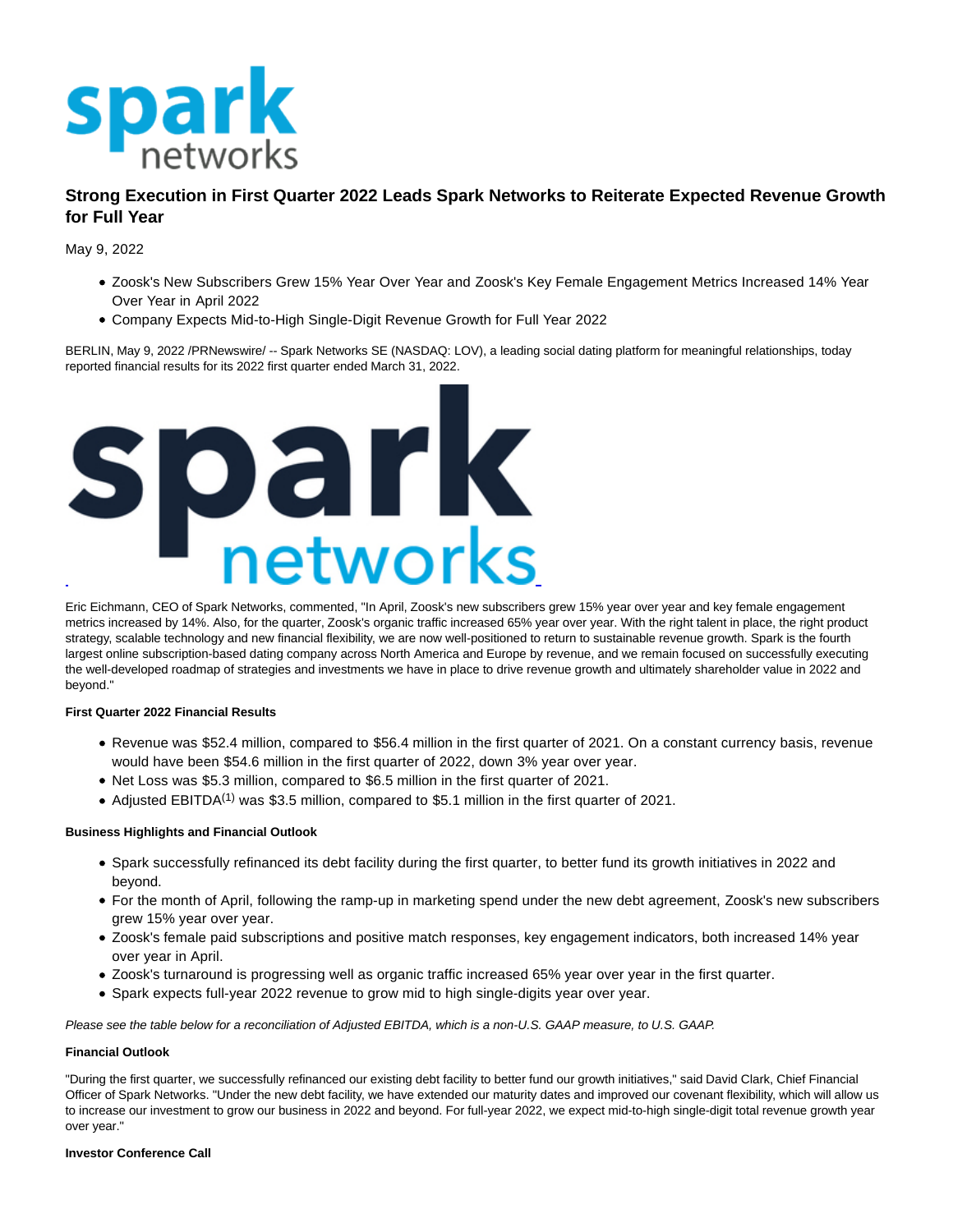Spark Networks management will host a conference call and live webcast for analysts and investors today at 5:00 p.m. Eastern Time (2:00 p.m. Pacific Time) to discuss the company's financial results.

To access the live call, dial 888-349-0106 (US and Canada) or +1 412-902-0131 (International) and ask to join the Spark Networks' call.

A live and archived webcast of the conference call will be accessible on the Investor Relations section of the company's website at [https://investor.spark.net/investor-relations/home.](https://c212.net/c/link/?t=0&l=en&o=3530703-1&h=769583018&u=https%3A%2F%2Finvestor.spark.net%2Finvestor-relations%2Fhome&a=https%3A%2F%2Finvestor.spark.net%2Finvestor-relations%2Fhome) In addition, a phone replay will be available approximately two hours following the end of the call, and it will remain available for one week. To access the call replay dial 1-877-344-7529 (US) or +1 412-317-0088 (International) and enter the replay passcode: 3630144.

## **About Spark Networks SE**

Spark Networks SE (NASDAQ: LOV) is a leading social dating platform for meaningful relationships focusing on the 40+ demographic and faith-based affiliations. Spark's widening portfolio of premium and freemium dating apps include Zoosk, EliteSingles, SilverSingles, Christian Mingle, Jdate, and JSwipe, among others. Spark is headquartered in Berlin, Germany, with offices in New York and Utah.

### **Safe Harbor Statement**

This press release contains forward-looking statements within the meaning of Section 27A of the Securities Act of 1933, as amended, and Section 21E of the Securities Exchange Act of 1934, as amended, statements involving known and unknown risks, uncertainties, and other factors that may cause Spark Networks' performance or achievements to be materially different from those of any expected future results, performance, or achievements. These statements include, without limitation, statements regarding leading indicators of revenue growth; statements regarding being well-positioned to return to sustainable revenue growth; our focus on successfully executing the well-developed roadmap of strategies and investments we have in place to drive revenue growth and ultimately shareholder value in 2022 and beyond; our refinanced debt facility providing funding for growth initiatives in 2022 and beyond; Spark's intention with respect to investment in customer acquisition in 2022; our expectations with respect to financial outlook for full year 2022 including with respect to revenue; and our marketing spend plans to drive strong growth in 2023.

Any statements in this press release that are not statements of historical fact may be considered to be forward-looking statements. Written words, such as "believes," "hopes," "intends," "estimates," "expects," "projects," "plans," "anticipates," "guides," and variations thereof, or the use of future tense, identify forward-looking statements. By their nature, forward-looking statements and forecasts involve risks and uncertainties because they relate to events and depend on circumstances that will occur in the near future. There are a number of factors that could cause actual results and developments to differ materially, including, but not limited to, the risk that the benefits from the acquisition of Zoosk, Inc. may not be fully realized or may take longer to realize than expected; risks related to the degree of competition in the markets in which Spark Networks operates; risks related to the ability of Spark Networks to retain and hire key personnel, operating results and business generally; the timing and market acceptance of new products introduced by Spark Networks' competitors; Spark Networks' ability to identify potential acquisitions; Spark Networks' ability to comply with new and evolving regulations relating to data protection and data privacy; general competition and price measures in the market place; risks related to the duration and severity of COVID-19 and its impact on Spark Networks' business; and general economic conditions. Additional factors that could cause actual results to differ are discussed under the heading "Risk Factors" in Spark Networks' most recent Annual Report on Form 10-K and in other sections of Spark Networks' filings with the Securities and Exchange Commission ("SEC"), and in Spark Networks' other current and periodic reports filed or furnished from time to time with the SEC. All forward-looking statements in this press release are made as of the date hereof, based on information available to the Company as of the date hereof, and the Company assumes no obligation to update any forward-looking statement except as required by law.

#### **For More Information**

Investor contact: MKR Investor Relations, Inc. Todd Kehrli or Joo-Hun Kim [lov@mkr-group.com](mailto:lov@mkr-group.com)

<sup>1</sup> Adjusted earnings before interest, taxes, depreciation and amortization ("Adjusted EBITDA"), a non-U.S. GAAP financial measure, is one of the primary metrics by which we evaluate the performance of our business, budget, forecast and compensate management. We believe this measure provides management and investors with a consistent view, period to period, of the core earnings generated from the ongoing operations and allows for greater transparency with respect to key metrics used by senior leadership in its financial and operational decision-making. We define Adjusted EBITDA as net earnings (loss) excluding interest expense, (gain) loss on foreign currency transactions, income tax (benefit) expense, depreciation and amortization, asset impairments, stock-based compensation expense, acquisition related costs and other costs. Adjusted EBITDA has inherent limitations in evaluating the performance of the Company, including, but not limited to the following:

- Adjusted EBITDA does not reflect the cash capital expenditures during the measurement period;
- Adjusted EBITDA does not reflect any changes in working capital requirements during the measurement period;
- Adjusted EBITDA does not reflect the cash tax payments during the measurement period; and
- Adjusted EBITDA may be calculated differently by other companies in our industry, thus limiting its value as a comparative measure.

Because of these limitations, Adjusted EBITDA should be considered in addition to other financial performance measures, including net income (loss) and our other U.S. GAAP results. A reconciliation of the Adjusted EBITDA for the three months ended March 31, 2022 and 2021 can be found in the table below.

> **Spark Networks SE Condensed Consolidated Balance Sheets (Unaudited) (in thousands)**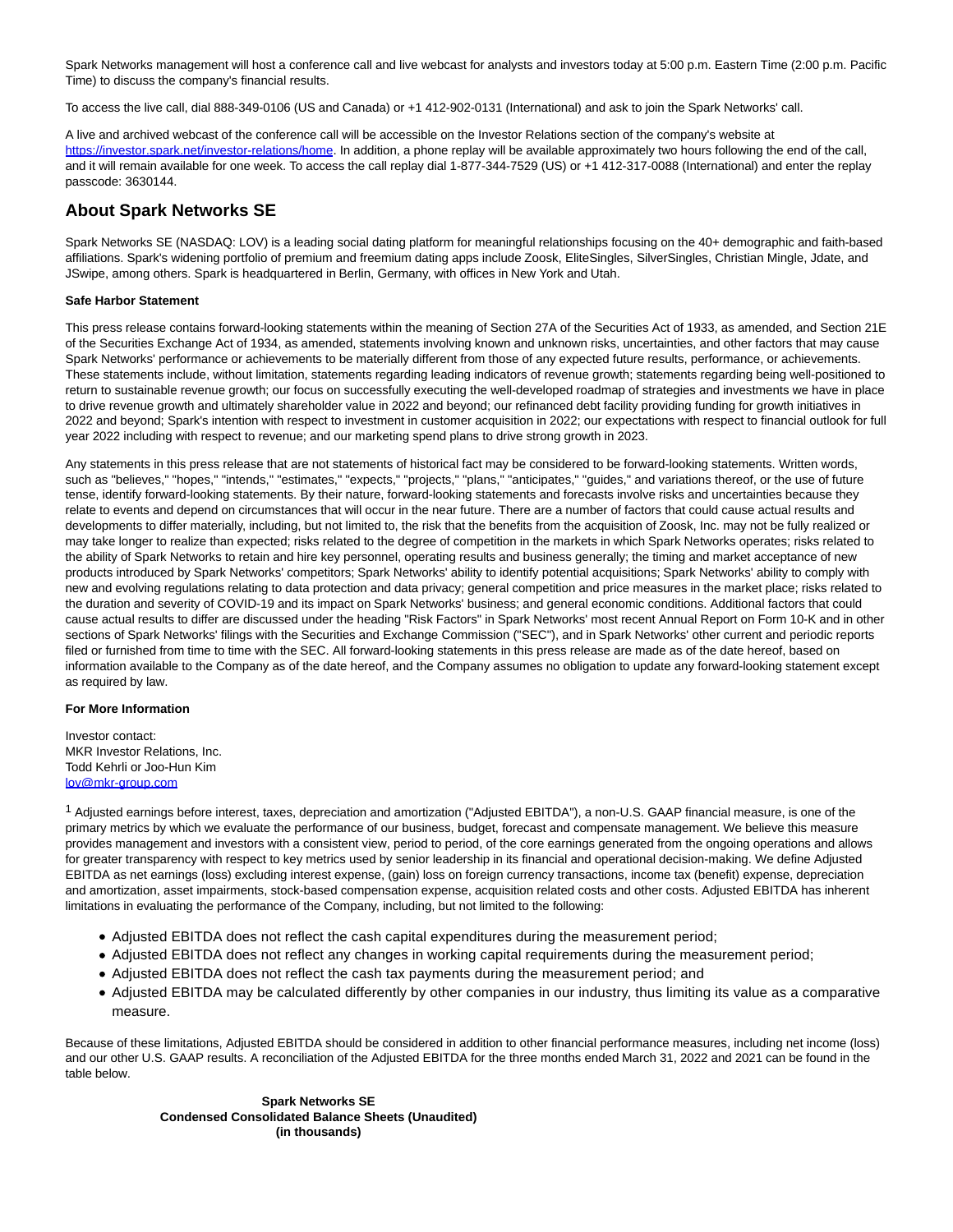|                                                | March 31, 2022 |            | December 31, 2021 |         |
|------------------------------------------------|----------------|------------|-------------------|---------|
| Assets                                         |                |            |                   |         |
| Cash and cash equivalents                      | \$             | 13,007     | - \$              | 16,141  |
| Accounts receivable, net                       |                | 5.753      |                   | 6.261   |
| Goodwill and intangible assets                 |                | 163,782    |                   | 164,113 |
| Other assets                                   |                | 23,642     |                   | 23,286  |
| Total assets                                   | \$.            | 206,184 \$ |                   | 209,801 |
| <b>Liabilities and Shareholders' Equity</b>    |                |            |                   |         |
| Current portion of long-term debt              | \$             |            | - \$              | 17,593  |
| Accounts payable                               |                | 2.098      |                   | 11.474  |
| Deferred revenue                               |                | 35,299     |                   | 36,973  |
| Accrued expenses and other current liabilities |                | 26,359     |                   | 27,042  |
| Long-term debt, net of current portion         |                | 94,282     |                   | 64,531  |
| Other liabilities                              |                | 19,191     |                   | 19,495  |
| <b>Total liabilities</b>                       |                | 177,229    |                   | 177,108 |
| Total shareholders' equity                     |                | 28,955     |                   | 32,693  |
| Total liabilities and shareholders' equity     | \$             | 206.184    | \$                | 209.801 |

#### **Spark Networks SE Condensed Consolidated Statements of Operations (Unaudited) (in thousands)**

|                                                             | Three Months Ended March 31, |         |   |          |
|-------------------------------------------------------------|------------------------------|---------|---|----------|
|                                                             |                              | 2022    |   | 2021     |
| Revenue                                                     | \$                           | 52.374  | S | 56,379   |
| Operating costs and expenses:                               |                              |         |   |          |
| Cost of revenue, exclusive of depreciation and amortization |                              | 34,246  |   | 36,918   |
| Other operating costs and expenses                          |                              | 16,038  |   | 18,441   |
| Total operating costs and expenses                          |                              | 50,284  |   | 55,359   |
| Operating income                                            |                              | 2,090   |   | 1,020    |
| Other expense, net                                          |                              | (7,386) |   | (5, 184) |
| Loss before income taxes                                    |                              | (5,296) |   | (4, 164) |
| Income tax expense                                          |                              | (53)    |   | (2,340)  |
| Net loss                                                    |                              | (5,349) |   | (6,504)  |

### **Reconciliation of Net loss to Adjusted EBITDA (Unaudited):**

|                                       | Three Months Ended March 31, |         |      |         |  |  |
|---------------------------------------|------------------------------|---------|------|---------|--|--|
| (in thousands)                        | 2022                         |         | 2021 |         |  |  |
| Net loss                              |                              | (5,349) | \$   | (6,504) |  |  |
| Interest expense                      |                              | 6,882   |      | 3.440   |  |  |
| Loss on foreign currency transactions |                              | 767     |      | 1.728   |  |  |
| Income tax expense                    |                              | 53      |      | 2.340   |  |  |
| Depreciation and amortization         |                              | 603     |      | 2,290   |  |  |
| Stock-based compensation expense      |                              | 502     |      | 1,036   |  |  |
| Other costs $(1)$                     |                              | 22      |      | 795     |  |  |
| <b>Adjusted EBITDA</b>                |                              | 3.480   |      | 5,125   |  |  |
| $\left( \mathbf{A} \right)$           |                              |         |      |         |  |  |

(1) Includes primarily consulting and advisory fees related to special projects, as well as non-cash acquisition related expenses, post-merger integration activities and long-term debt transaction and advisory fees.

#### **Spark Networks SE Condensed Consolidated Statements of Cash Flows (Unaudited) (in thousands)**

|                                                                                        |  | Three Months Ended March 31, |      |         |  |  |
|----------------------------------------------------------------------------------------|--|------------------------------|------|---------|--|--|
|                                                                                        |  | 2022                         | 2021 |         |  |  |
| Net loss                                                                               |  | $(5,349)$ \$                 |      | (6,504) |  |  |
| Adjustments to reconcile net loss to cash used in operating activities:                |  |                              |      |         |  |  |
| Non-cash items and other non-operating charges                                         |  | 7.576                        |      | 7.487   |  |  |
| Change in operating assets and liabilities                                             |  | (12,702)                     |      | (1,370) |  |  |
| Net cash used in operating activities                                                  |  | (10, 475)                    |      | (387)   |  |  |
| Capital expenditures                                                                   |  | (490)                        |      | (423)   |  |  |
| Net cash used in investing activities                                                  |  | (490)                        |      | (423)   |  |  |
| Net cash provided by (used in) financing activities                                    |  | 7.774                        |      | (3,686) |  |  |
| Effects of exchange rate fluctuations on cash and cash equivalents and restricted cash |  | 55                           |      | 781     |  |  |
| Net decrease in cash and cash equivalents and restricted cash                          |  | (3, 136)                     |      | (3,715) |  |  |